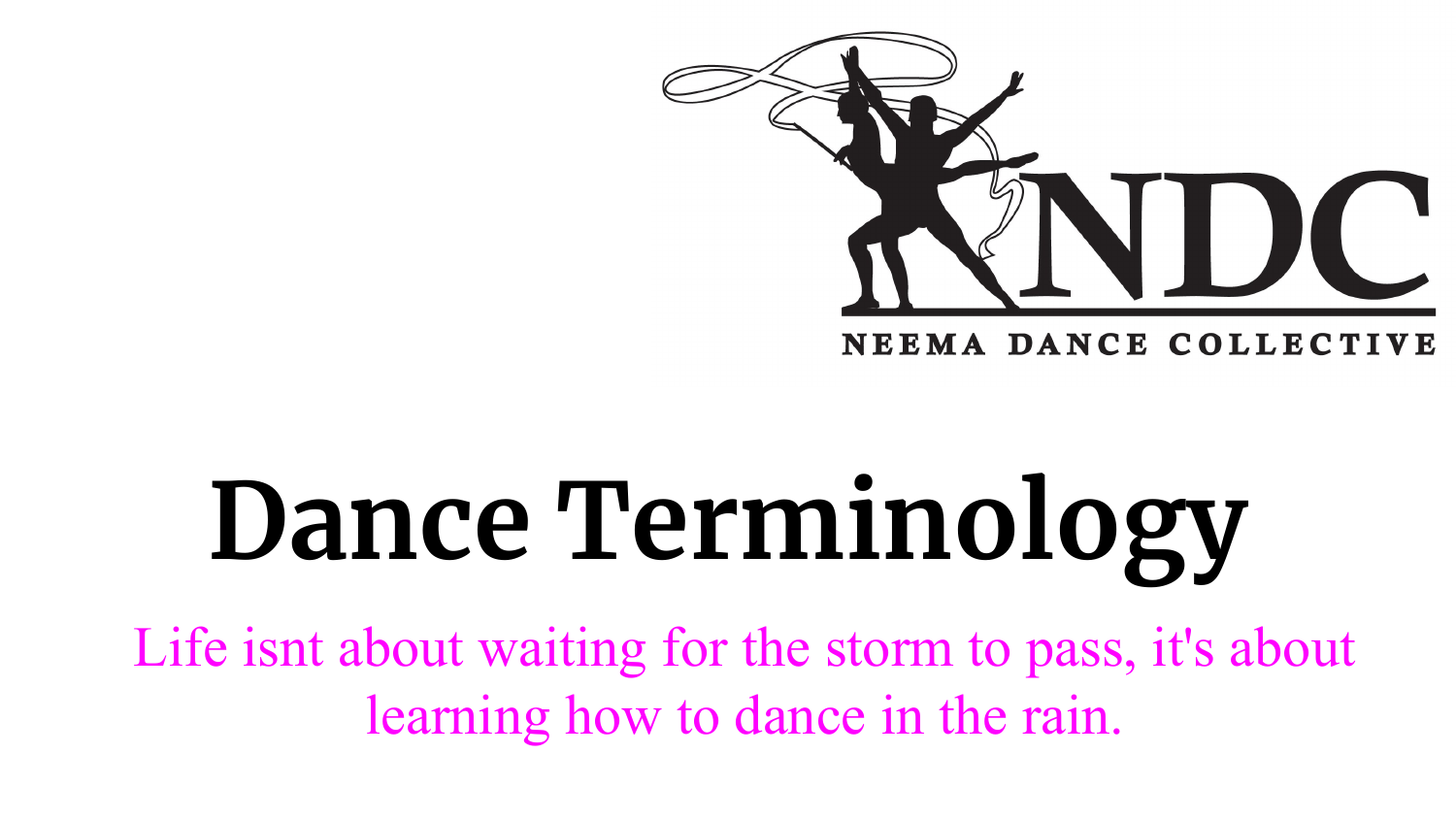## *First Position*

The heels are together with the toes of each foot pointed out toward either side, with legs straight and turned out, following the position of the feet.

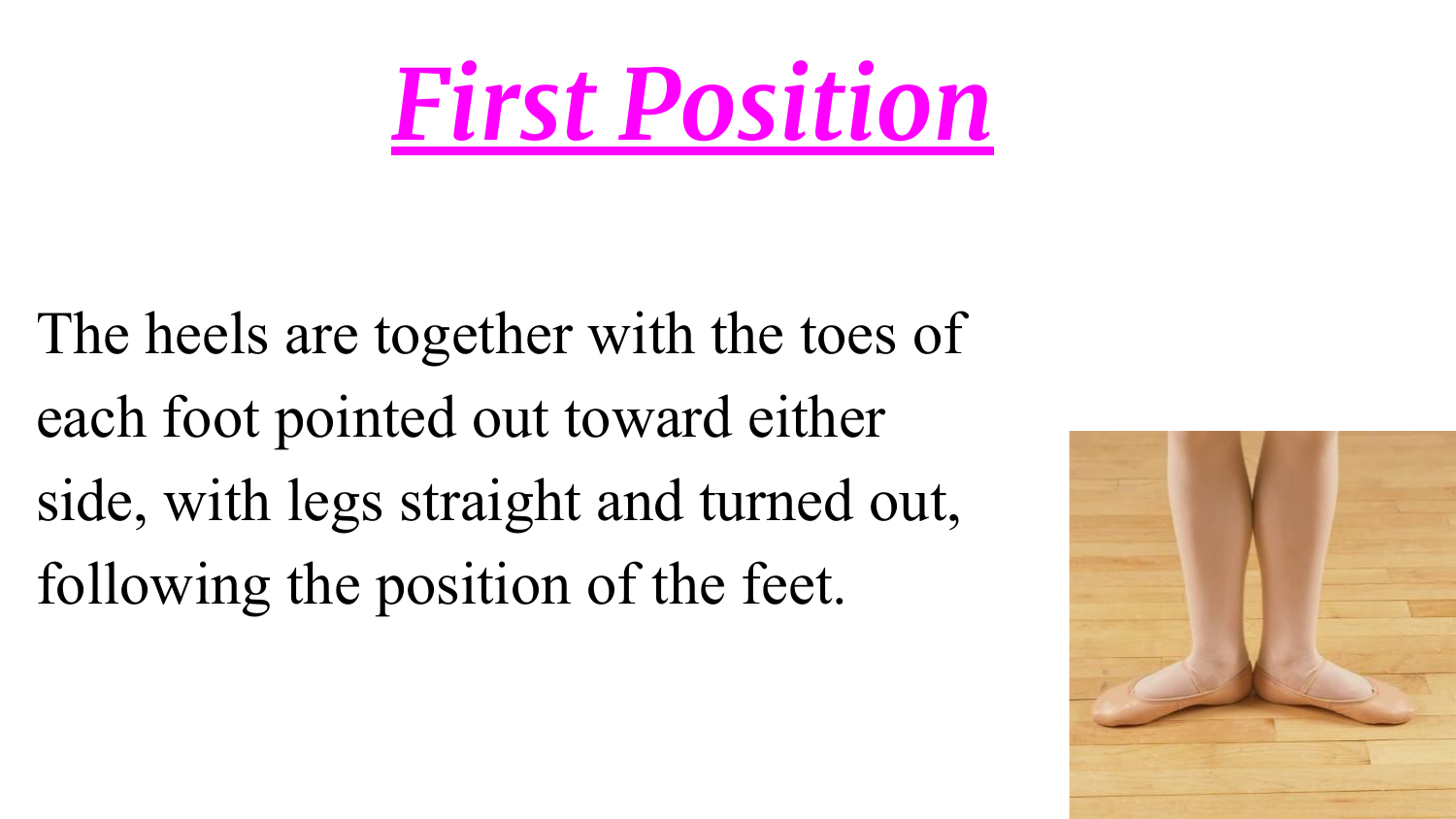

Legs are straight and the feet are turned out to each side like in first position, but the difference is that the heels do not touch and are instead about hip-width apart.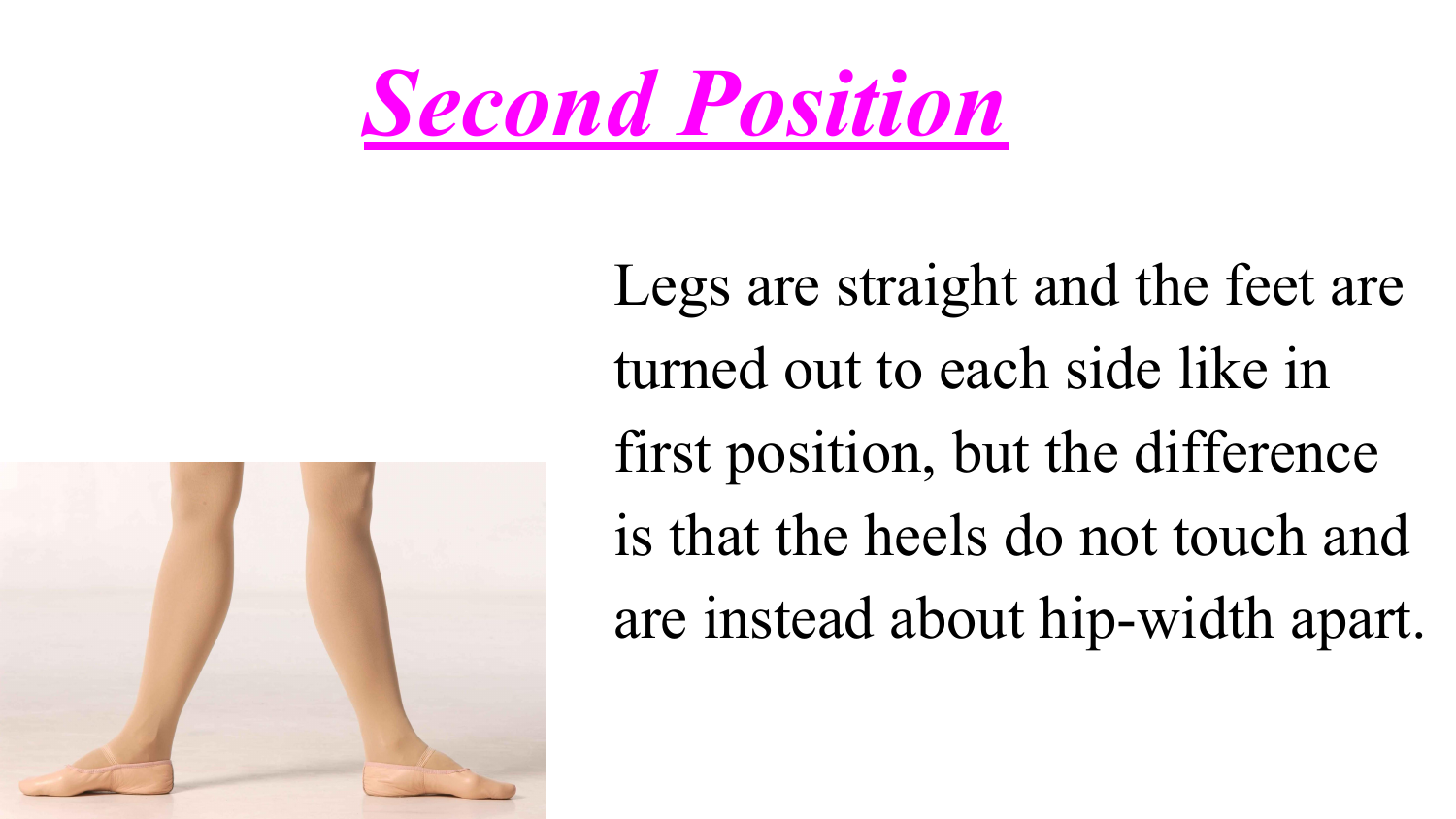

## *Third Position*

This position is rarely used, since it can be mistaken for a sloppy first or fifth position, BalletHub noted, but it is still important to learn. Begin in first position, and then slide the heel of one foot so it lines up with the middle of the other foot, keeping both feet pointing out in opposite directions.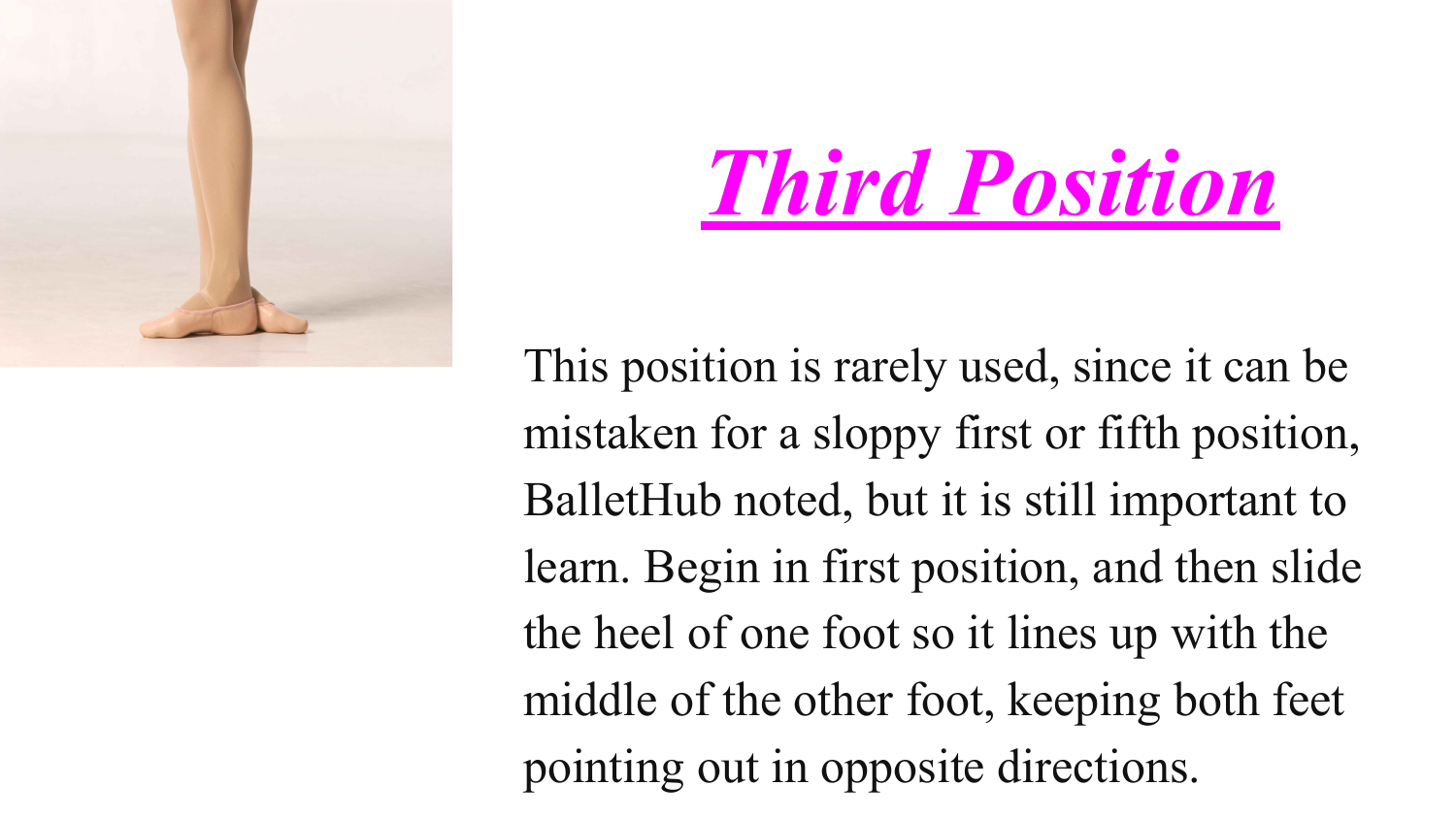#### *Fourth Position*

Stand with one foot about a foot's length in front of your other foot. Each foot should be pointing in an opposite direction, and the toes of the back foot should line up with the heel of the front foot.

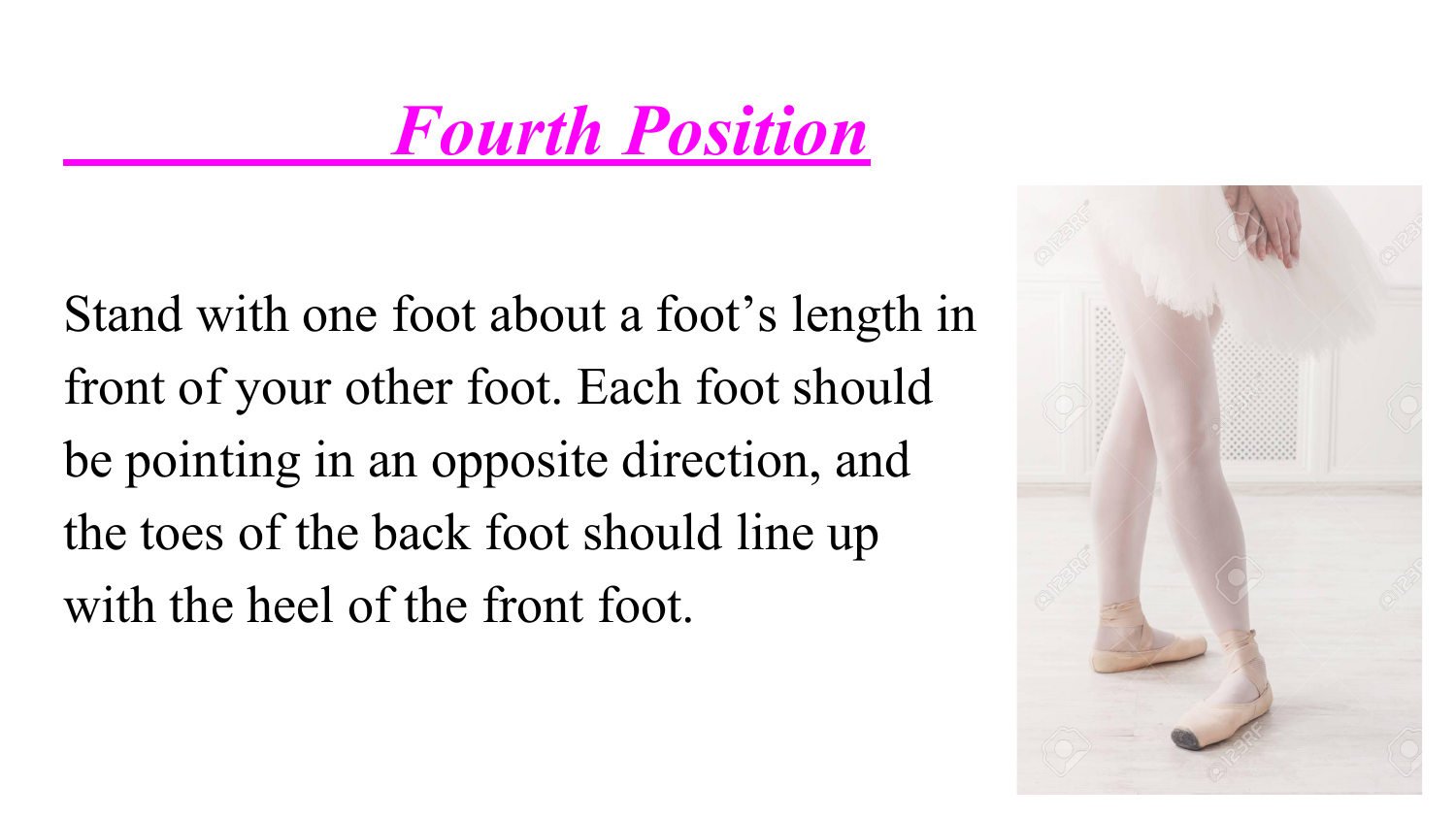

This position is the most difficult one. It's like fourth position, but there is no gap between your feet. The toes of each foot should be directly in front of the heel of the other foot, and make sure your legs are turned out and straight.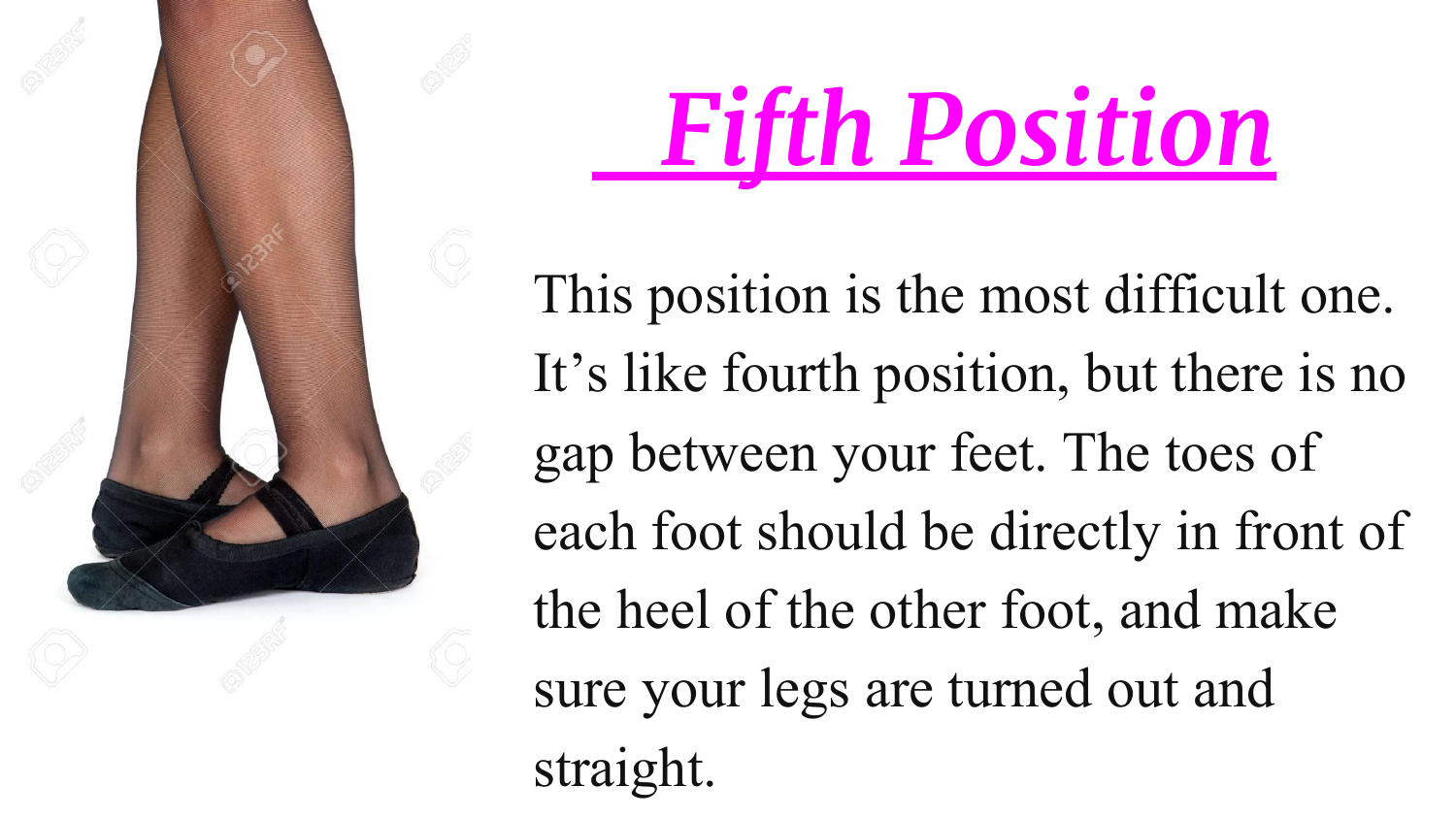



An arabesque is when the dancer stands on one leg with the other leg extended behind the body. The arms can be held in a variety of positions. Regardless, the goal of the arabesque is to create as smooth seamless a line as possible with the body, from the shoulders through the arms and down to the toes of the extended leg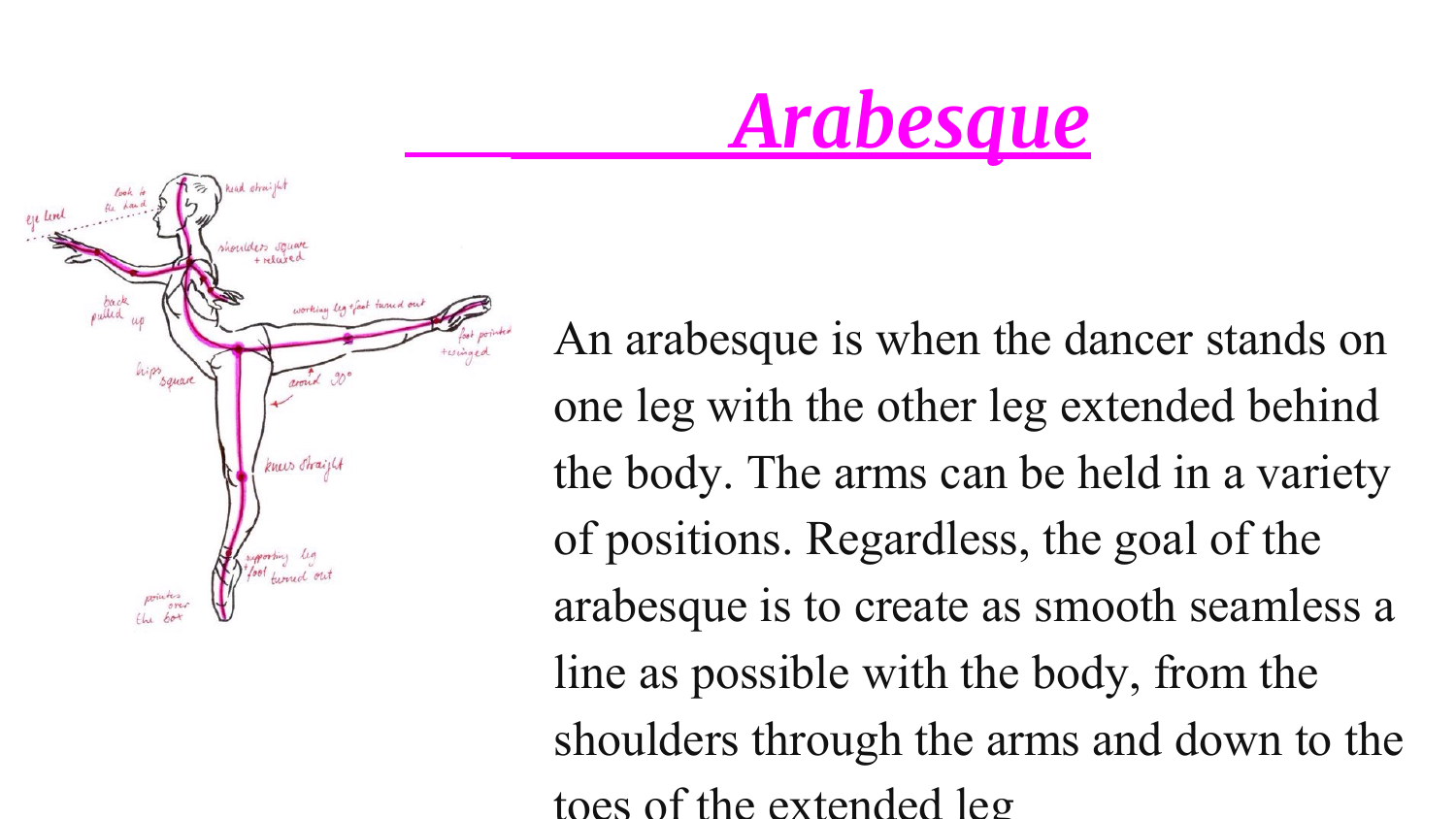#### *Changements*

When a dancer begins in fifth position, jumps up in place and then switches the position of their feet while in the air so that they land in fifth position with the opposite foot now in front

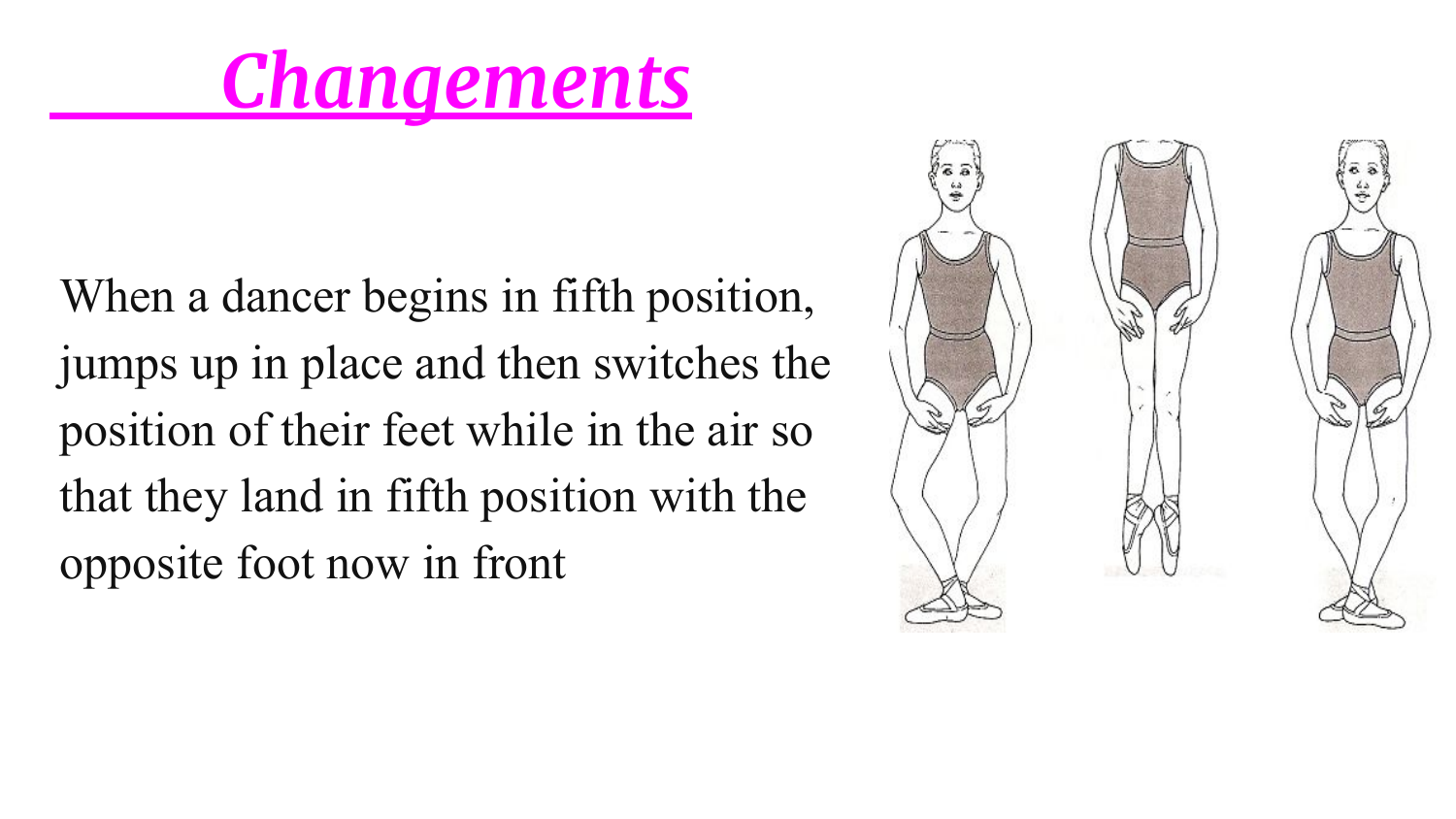### *Pirouette*

A pirouette is a 360 degree spin made on one foot that is en pointe or demi-pointe, and is frequently begun from fourth position. The move requires strong core alignment and balance,